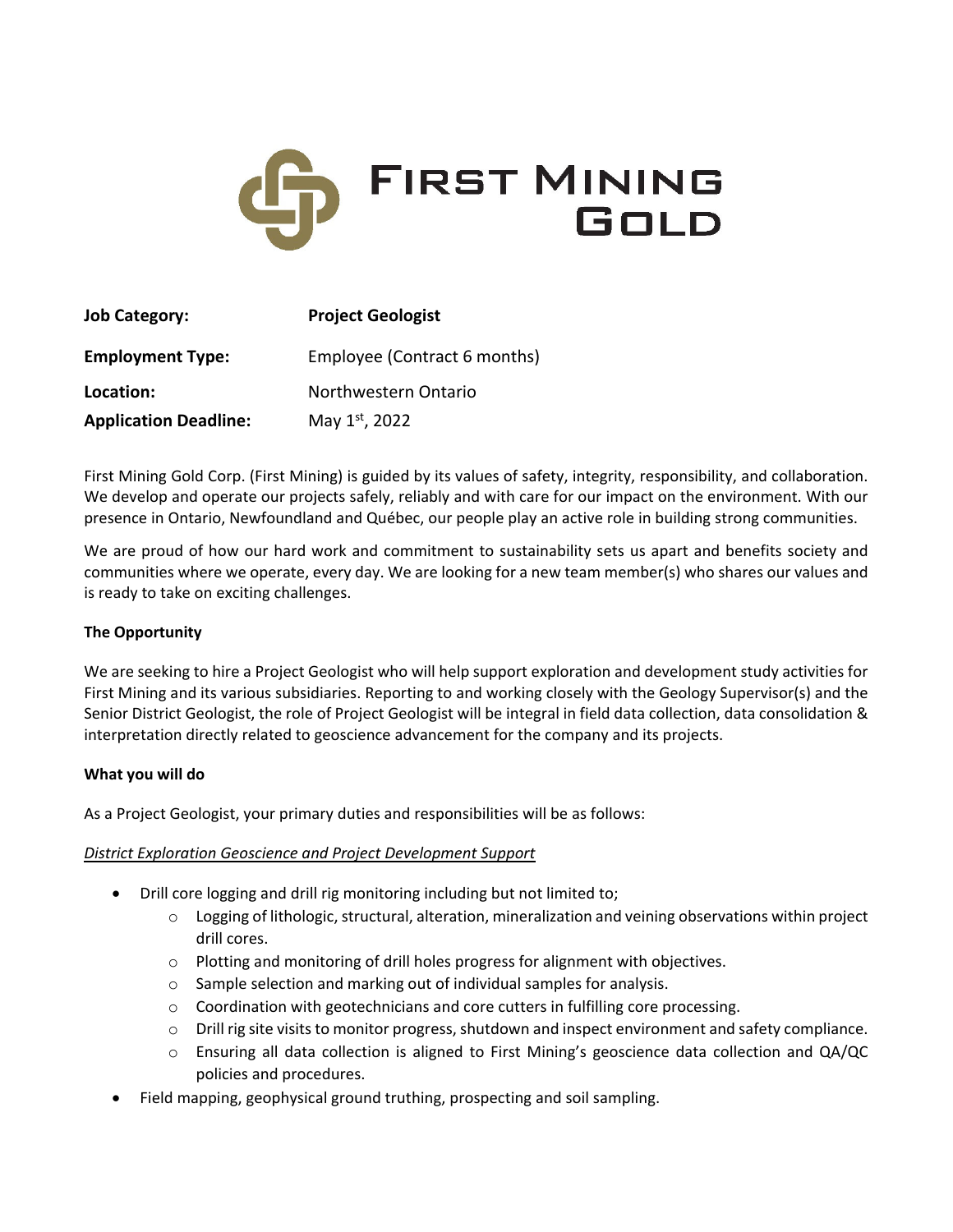- o Field navigation and traversing.
- o Data collection, rock grab sampling, channel sampling, rock observation descriptions and structural measurements.
- o Historical data validation
- o Use of mobile field data collection methodologies
- o Safe field practices in remote areas and working around boats, ATV's and helicopters.
- Provide feedback and reporting on weekly and monthly basis
- Reviewing and updating data compilation and consolidation initiatives focused on increasing integrity, standardization, resolution and completeness using ArcGIS & Leapfrog.
- Provide exploration input, interpretations and recommendations in the advancement of district scale exploration
- Collaboration to advance innovation and technologies for the unlocking of modernized techniques in analysis and interpretation.

## **Preferred Qualifications and Education**

- A university degree in earth sciences or equivalent with an eligibility for registration with the Professional Geoscientists of Ontario (PGEO or GIT).
- Minimum 2-5+ years of exploration experience, including remote site exploration operations.
- Prior experience working on District Scale Archean Greenstone hosted gold projects is considered an asset.
- Experience and knowledge of core logging, GIS software and Leapfrog.
- Knowledge, understanding and experience of geological data modelling .
- Ability to work independently as well as collaboratively in a multi-disciplinary, cross-cultural team.
- Excellent oral and written English communication skills and a strong attention to detail.
- Work safely and contribute to safe practices of the First Mining Gold team.
- Willingness to travel (FIFO) and work within remote site settings as this position's rotation will be determined by core seasonal activities.

### **About First Mining Gold Corp.**

First Mining is a Canadian gold developer focused on the development and permitting of the Springpole Gold Project in northwestern Ontario. Springpole is one of the largest undeveloped gold projects in Canada. The results of a positive Pre‐Feasibility Study for the Springpole Gold Project were announced by First Mining in January 2021, and the environmental assessment process for the project is on-going. The Company also holds a large equity position in Treasury Metals Inc. who are advancing the Goliath‐Goldlund gold projects in Ontario towards construction. First Mining's portfolio of gold projects in eastern Canada also includes the Pickle Crow (being advanced in partnership with Auteco Minerals Ltd.), Cameron, Hope Brook, Duparquet, Duquesne and Pitt gold projects.

First Mining was created in 2015 by Mr. Keith Neumeyer, founding President and CEO of First Majestic Silver Corp.